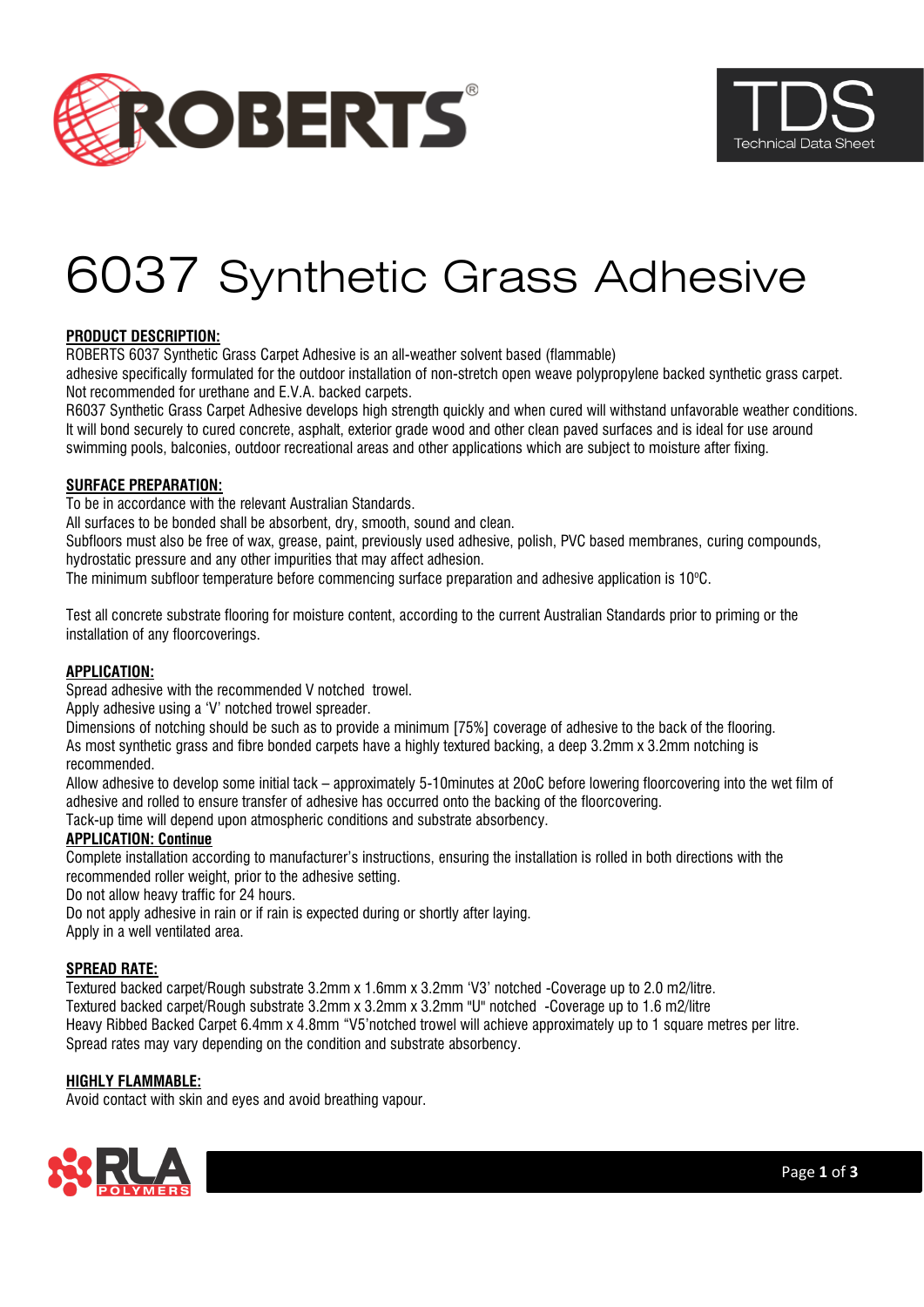



## **CLEAN UP:**

To clean up equipment and adhesive spills, use Roberts 900 Cleaner/Thinner (Flammable) Roberts 900 is not recommended for removing adhesive from vinyl, carpet or painted surfaces.

## **CONTAINER SIZES**

20 litre containers

### **SHELF LIFE / STORAGE:**

12 months in unopened containers stored out of direct sunlight. Keep container tightly closed. Store Locked up. Keep container in a cool well ventilated place away from sources of heat. A Safety Data Sheet Available on request.

### **SAFETY & HANDLING**

A Safety Data Sheet is available on request. KEEP away from HEAT/SPARKS/OPEN FALMES/HOT SURAFCES – NO SMOKING Keep container tightly closed. Avoid contact with skin and eyes and avoid breathing vapour. Ground/bond container and receiving equipment Use explosion proof electrical /ventilation/lighting equipment. Use only non-sparking tools. Take precautionary measures against static discharges. Avoid breathing vapours. Use only outdoors or in well ventilated areas. Wear protective gloves, eve and face protection. Wash thoroughly after handling. Person who are sensitive to odours and or chemicals should avoid the work area. During the installation process, adequate ventilation of the work area should be maintained. Do not handle until Safety Directions have been read and understood.

### **FIRE**

IN case of FIRE use foam to extinguish. Firefighters should wear full protective clothing and self contained breathing apparatus.

### **Warranty Statement:**

RLA Polymers guarantees this product against manufacturing defects and guarantees it to be manufactured to our published specification.

We certify that when fully cured this product is suitable for use and will perform as described in our technical data sheet or other published materials.

RLA Polymers will replace product free of charge when purchased from any legally verifiable source, and where product is proven to have been stored, handled and install according to instructions published on our packaging and within the stated shelf life. The Installation of all materials must be carried out in accordance with the relevant Australian Standard and the Floorcovering Manufacturers instructions and the floorcoverings must have been subject to normal traffic conditions.

Warranty doesn't not apply if damage, loss, failure to follow instructions or other circumstances are out of our control.

Sufficient time and access to investigate any complaint must be accorded to RLA Polymers.

The consumer is responsible for any expenses incurred in making a claim.

A claim form can be requested by:

Phone: 1800 242 931

Email: info@rlapolymers.com.au

Mail: 215 Colchester Road Kilsyth Victoria 3137 (attention Customer Service)